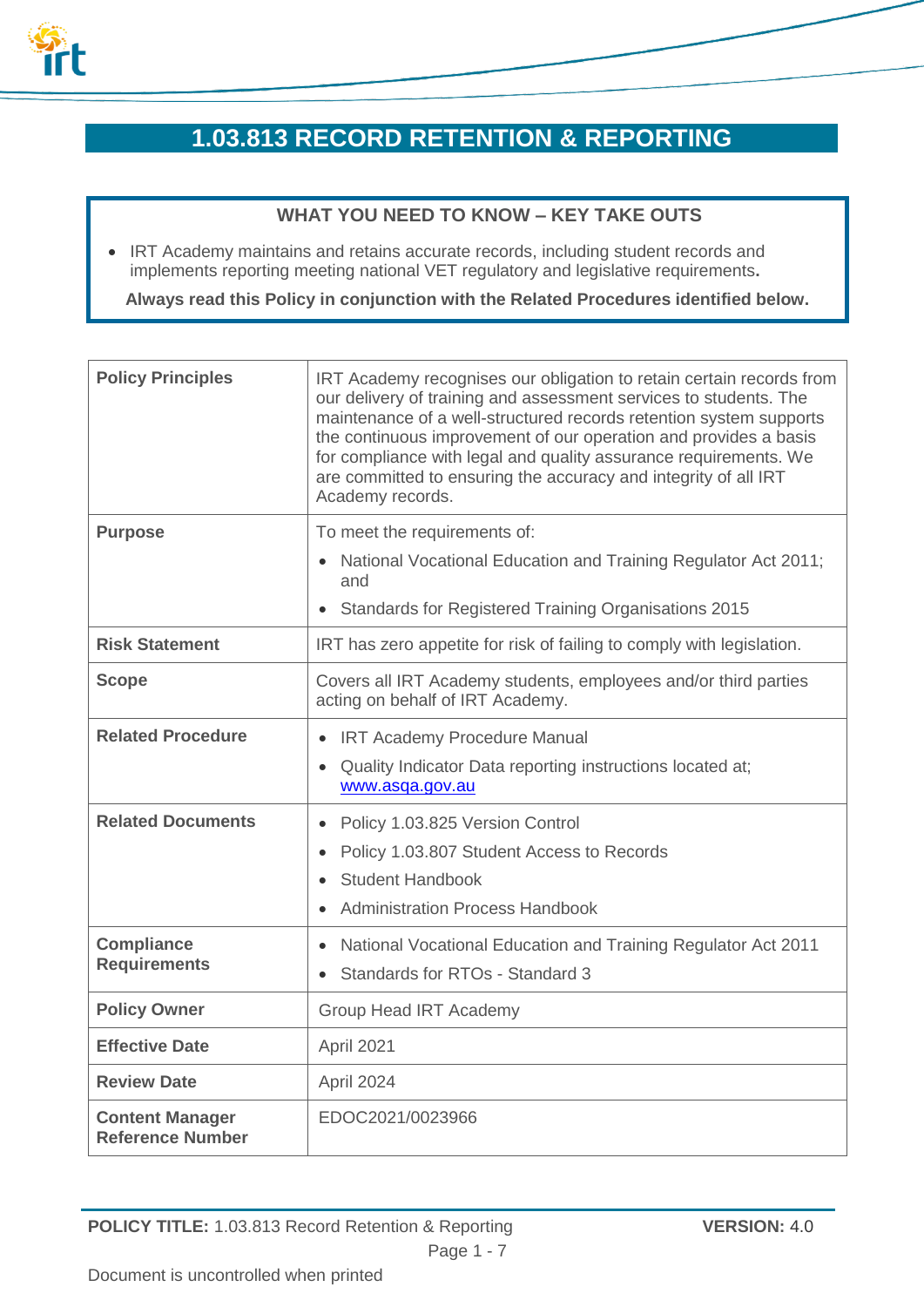

# **1 AGED CARE QUALITY STANDARDS & RELEVANT LEGISLATION**

This policy has been written to align with the Aged Care Quality Standards and other relevant legislation and regulation. The following table explains the link between this policy and the relevant external requirements.

| <b>Standard / Legislation</b> | <b>What this Means</b>                                                                                     |
|-------------------------------|------------------------------------------------------------------------------------------------------------|
| Standards for RTOs 2015       | To ensure the RTO meets the regulatory standards for RTO<br>operation and related legislation (see above). |

## **2 POLICY DETAILS**

#### **2.1 Student Results**

Training results includes records of the student's details, date of enrolment and results of training and assessment. This should include what units of competency (including unit codes) and the result the student achieved.

The record of results may include the following results;

- Competency Achieved
- Competency Not Achieved
- Withdrawn
- Recognition of Prior Learning (RPL) or
- Credit Transfer (CT)

### **2.1.1 Qualifications/Statements of Attainment**

Qualifications and Statements of Attainment are documents that recognise the outcomes of assessment. Qualifications and Statements of Attainment are formatted and prepared in accordance with the Australian Qualification Framework (AQF).

#### **2.1.2 Completed Assessment Resources**

Completed assessment resources include documents or other media where assessment evidence has been recorded by students and assessment decisions are recorded by assessors. It may be a combination of templates, questionnaires, checklists, summary sheets, RPL tools, or records of feedback from assessors to students. Assessment resources include all those items which substantiate the assessment decision made by an assessor.

#### **2.1.3 Assessment Tools**

Assessment tools refer to the various templates, checklists and assessment records that IRT Academy uses over the term of its operations. This specifically refers to the retention of the versions (master copy) of tools used as opposed to retention of completed resources. The aim of retaining a record of versions used over time is to allow an appropriate record for future review by regulatory bodies.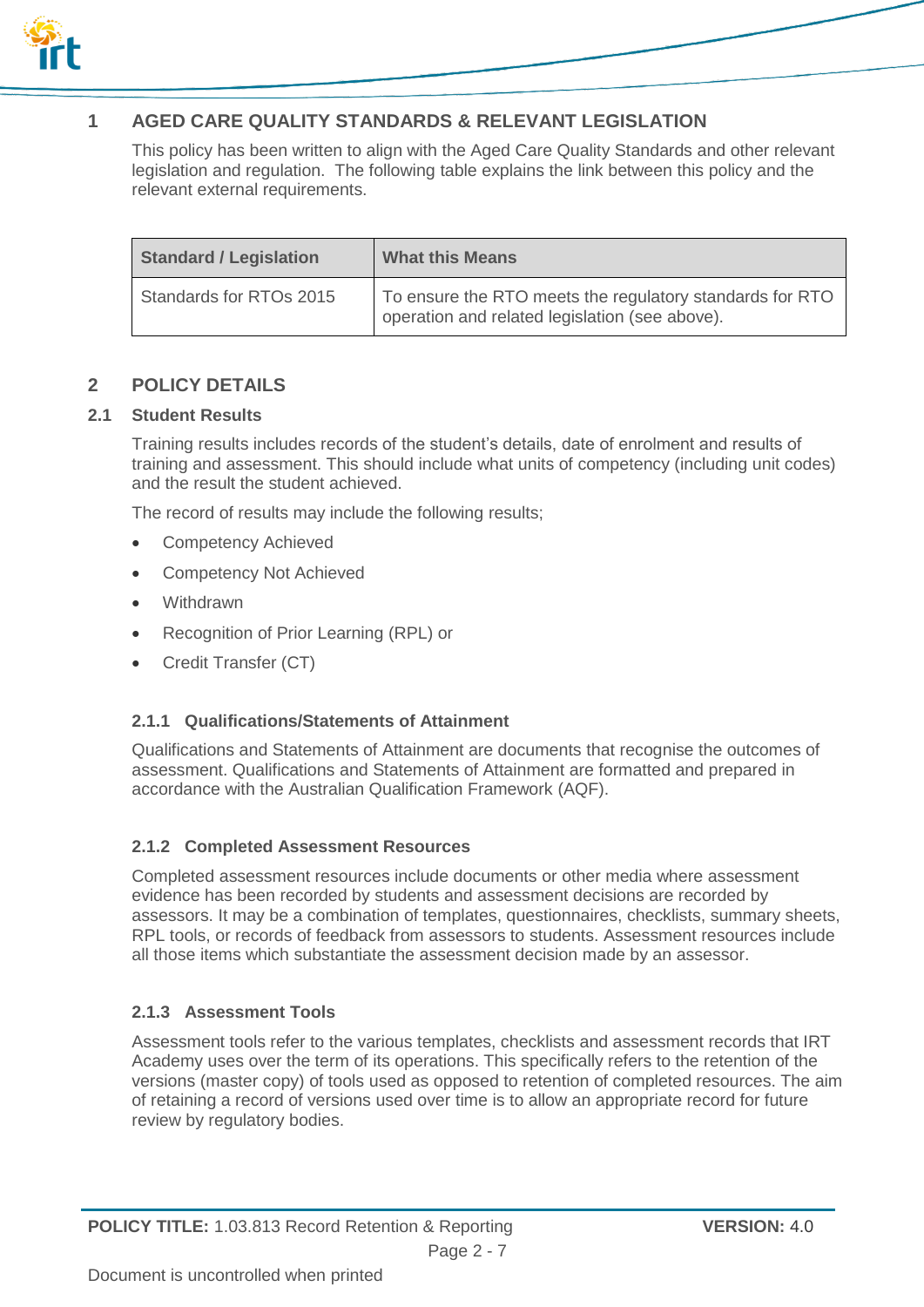

#### **2.1.4 Administrative Records**

Administrative records are those documents which are used to facilitate the student's administration during their enrolment. Examples of administrative records are enrolment forms, consent/permission forms, requests for refund, etc.

#### **2.1.5 Student File**

The student file is simply the file location where all student records, including student results, completed assessment resources and administrative records are retained. These records are stored electronically on the Electronic Records Management System; Content Manager.

#### **2.1.6 RTO Management Records**

RTO management records are those files which assist management and staff to coordinate RTO services. These may include policies and procedures, data registers, enrolment registers, attendance records, financial records and records of complaints and appeals.

#### **2.2 Storage of Records**

To ensure records are maintained in a safe and suitable condition, the following is to apply:

Records must be kept securely to prevent them being accessed by any non-authorised personnel;

Records must be kept confidential to safeguard information and to protect the privacy of students and IRT Academy staff; and

Student results and Qualification / Statements of Attainment must be backed-up in an electronic format and must be available to be retrieved at any time via the Content Manager system of electronic record storage implemented by IRT.

#### **2.3 Period of Retention**

IRT Academy must comply with a range of record retention requirements including:

- ATO requirements relating to financial records
- State Funding Authority requirements relating to training and assessment records, and
- ASQA General Direction: Retention requirements for completed student assessment items.

In determining our period of retention, IRT Academy has selected retention periods beyond some requirements in order to simplify our approach and to ensure compliance with all requirements under the one approach. The following time periods are to apply to the retention of student electronic records at IRT Academy:

#### **Student Results / Qualifications / Statements of Attainment**

Student results / Qualifications and Statements of Attainment (100%) are to be retained for a minimum of thirty (30) years.

#### **Completed Assessment Resources**

Completed assessment resources (100%) are to be retained for a minimum of seven (7) years.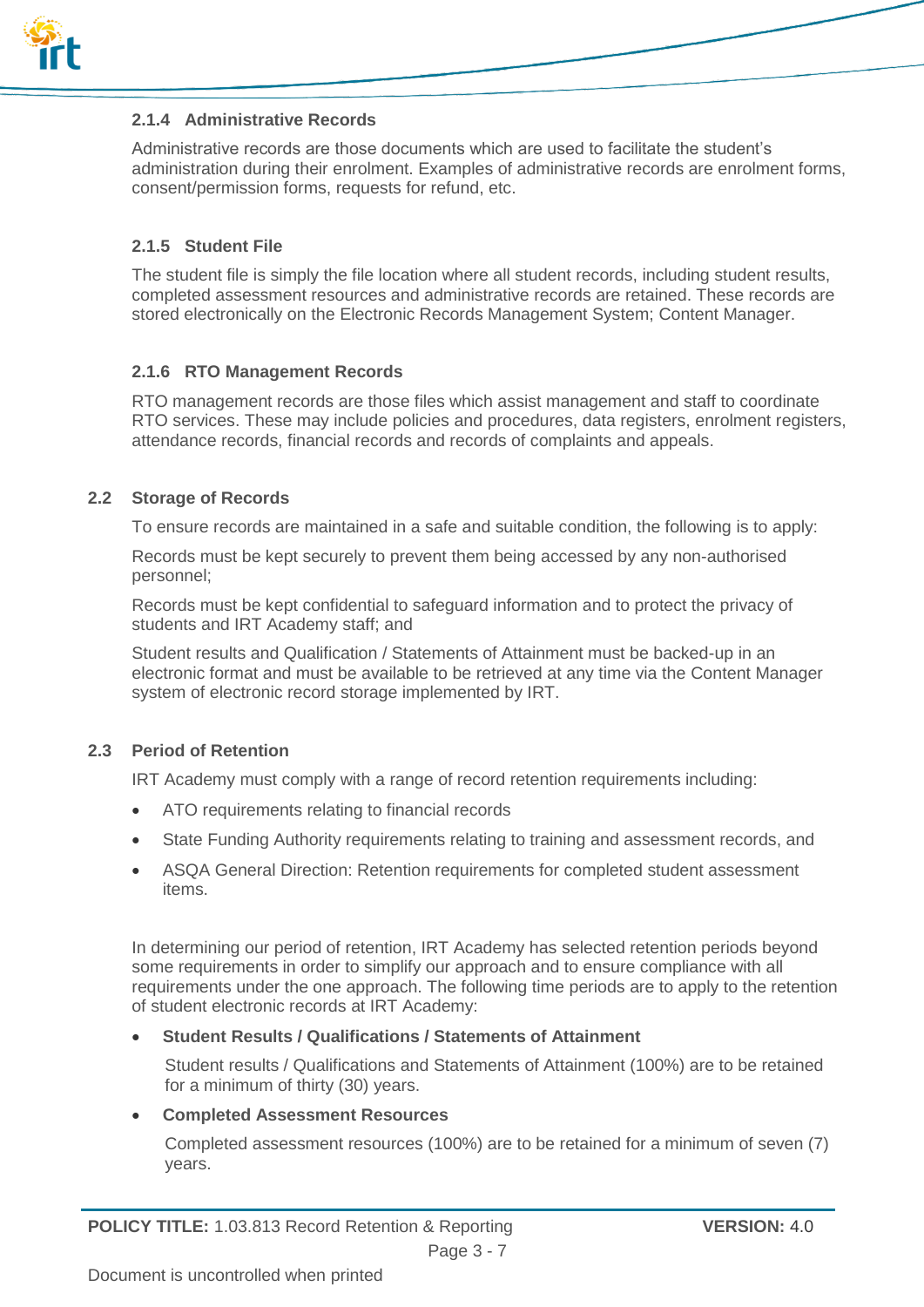

#### **Assessment Tools**

Assessment tools (100%) are to be retained for a minimum of seven (7) years.

#### **RTO Management Records**

RTO management records are to be retained for a minimum of seven (7) years. This requirement relates to the versions of these records.

#### **Administrative Records**

Administrative records are to be retained for a minimum of seven (7) years. This requirement relates to the versions of these records and completed records.

#### **2.4 Reporting to the National Regulator**

#### **2.4.1 AVETMISS Reporting**

IRT Academy is required to maintain the capability to provide AVETMISS compliant data reports to ASQA on request and as specified in the Data Provision Requirements outlined in Standard 7, Clause 7.5 and Standard 8, Clause 8.1–8.2. IRT Academy will meet this requirement by maintaining its' activity data within the Axcelerate Student Management System. If IRT Academy enters into a contract to deliver funded training on behalf of the State, the Student Management System will be used to report training activity.

#### **2.4.2 Quality Indicator Reporting**

IRT Academy is required to report quality indicator data to ASQA in accordance with scheduled reporting dates. This requirement is specified in the Data Provision Requirements outlined in Standard 7, Clause 7.5 and Standard 8, Clause 8.1–8.2.

The RTO Learning Solutions Team Manager is responsible for collecting the Learner Engagement Questionnaires and the Employer Satisfaction Questionnaires from relevant stakeholders. These questionnaires are collated by the RTO Learning Solutions Team Manager, who then reports the data to relevant bodies.

IRT Academy is also required to report Competency Completion data using the NCVER Competency Completion Online System. This is achieved via the reporting capability of the Student Management System and the procedure is performed by IRT Academy Administration.

There are three Quality Indicators which are explained in the following:

- Learner Engagement and Employer Satisfaction
- After data is collated and analysed using the survey instruments, IRT Academy Administration is to collate the results of the survey and produce a report in using the required report format
- The summary report must address the following information: numbers of surveys issued against numbers received (rates of response)
	- o Trends in response statistics (for instance, which student/employer cohorts provided high/low response rates)
	- o Commonalities or surprising/unexpected survey responses
	- o Trends with previous year/s QI data findings
	- o Information gained from analysis
	- o Preventive and/or corrective actions implemented, and
	- o How the effectiveness of such actions is or will be monitored.

**POLICY TITLE:** 1.03.813 Record Retention & Reporting **VERSION:** 4.0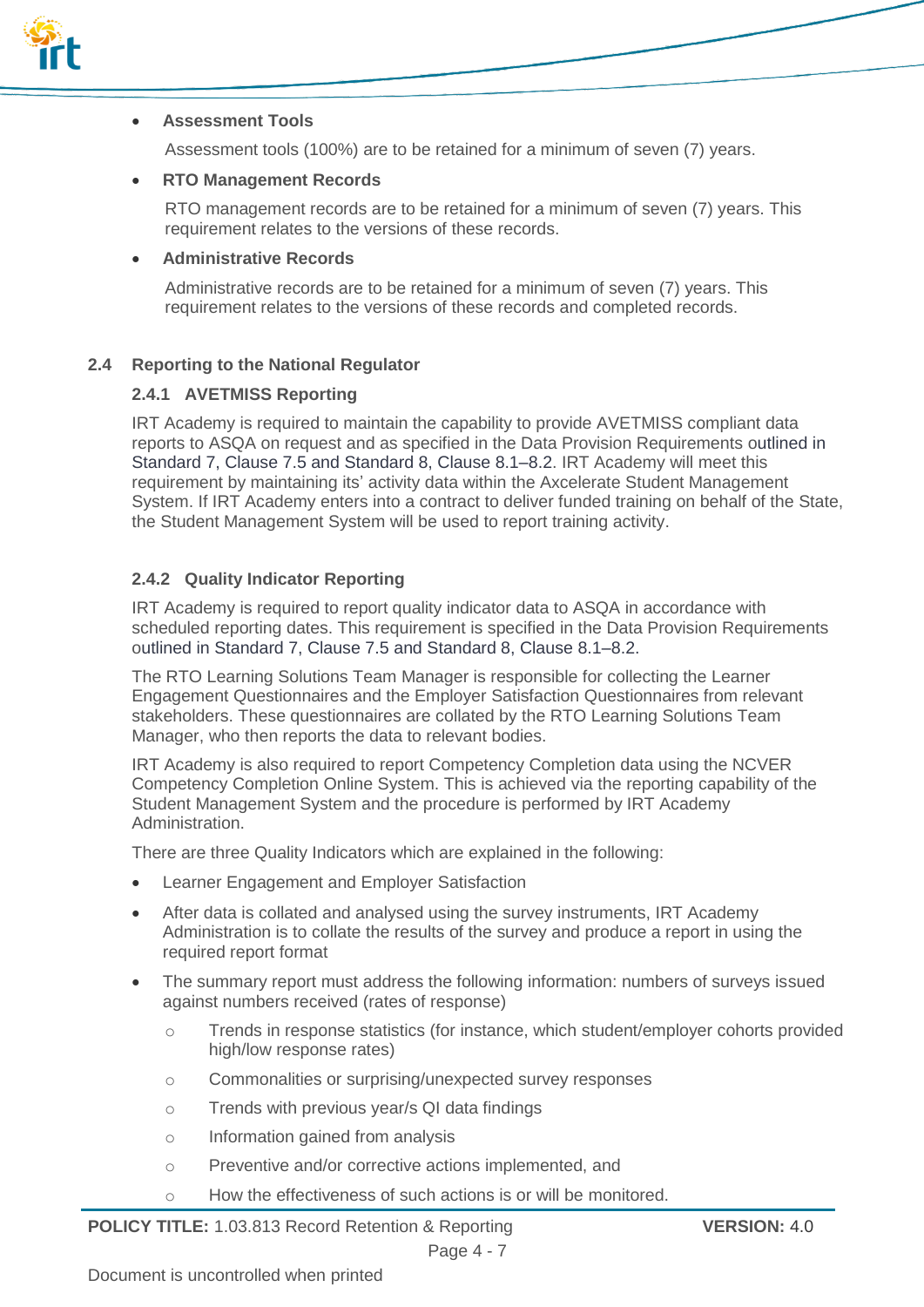

#### **2.5 Competency Completions**

The Competency Completion report shows the number of enrolments and qualifications completed and units of competency awarded in the previous calendar year. The report is to be produced using RTO Data "Competency Completion Report" located within the Reporting Centre. The reports are to be entered or uploaded to the NCVER website.

Further information is available at the Australian Council for Educational Research (ACER) <https://www.acer.org/au/>

#### **2.6 Treatment of Records on Ceasing Operation**

IRT Academy acknowledges that it has a responsibility to retain accurate copies of records to enable these to be transferred to ASQA should IRT Academy cease to operate. It is a requirement that RTOs who cease to operate must provide ASQA with records of all students in the format required by ASQA.

This requirement does not include hard copy student files and relates specifically to records in either written, printed or electronic documents providing evidence of activities the student has performed. For the purposes of this policy, IRT Academy will interpret "activities" to mean records providing information on the outcomes achieved by students. This will include records of qualifications and units of competence which have been issued by IRT Academy during the entirety of its registration period.

From May 2013, IRT Academy will retain these records electronically and will provide this information in the form of the following AVETMISS reports in consultation with ASQA:

- NAT00010 Training Organisation
- NAT00020Training Organization Delivery Location
- NAT00030 Course File
- NAT00060 Module/Unit of Competency File
- NAT00080 Client File
- NAT00085 Client Postal Details File
- NAT00090 Client Disability File
- NAT00100 Client Prior Educational Achievement
- NAT00120 Enrolment File
- NAT00030 Qualification Completed File

Note: These reports should be generated by year and supplied to ASQA in a suitable file structure and format to enable it to be navigated and used.

#### **2.7 Destruction of Records**

All IRT Academy student records are to be destroyed once electronically filed in Content Manager. These records are to be disposed in an IRT approved security bin for shredding before recycling.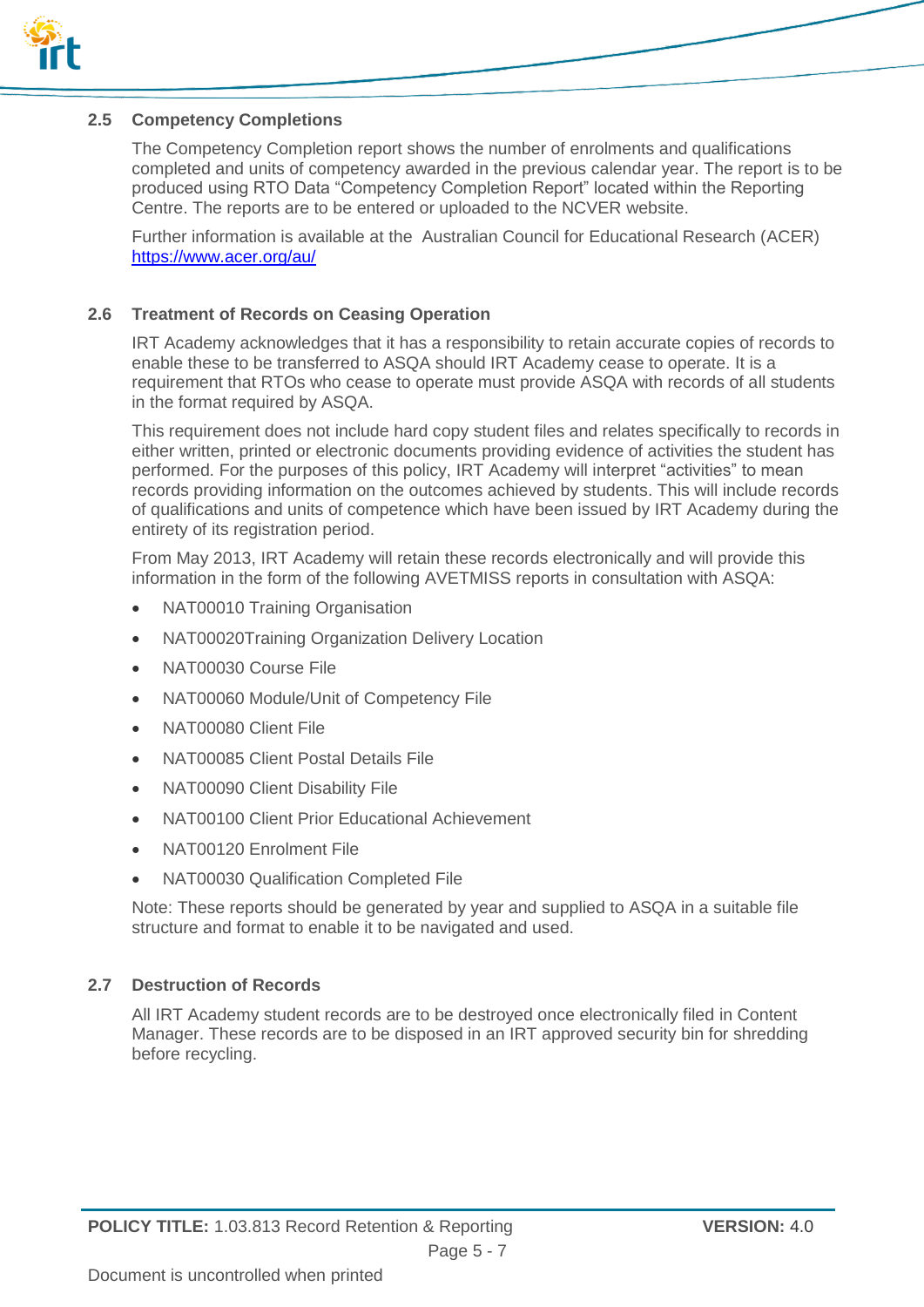

#### **2.8 Responsibilities**

To ensure records are maintained in a safe and suitable condition, the following responsibilities apply:

- The General Manager is to ensure that IRT Academy implements suitable arrangements to comply with the requirements of this policy and the requirements of the Standards for RTOs 2015. This is to include the acquisition and installation of records and data storage facilities and the application of records retention procedures.
- Administrative Staff are to ensure that procedures for the archiving and storage of records are applied including the backing up of electronic data via TRIM system of electronic data record storage.
- Administrative Staff are to monitor the sufficiency of records storage and handling procedures and propose opportunities for improvement in accordance with the continuous improvement policy as required. Administrative Staff are also to liaise with the Learning and Development Manager and Trainers and Assessors to ensure that approaches to records handling are consistent throughout the IRT Academy operation.
- Trainers / Assessors are to ensure that student records are appropriately gathered during and at the completion of a training program and are suitably bundled and packaged in accordance with records management procedures, including:
- Liaising with Administrative Staff to ensure that their practices are aiding the efficient retention of student records.
- Ensure student records are fully completed with sufficient information recorded by Assessors to allow an independent review of the assessment decision by a third party.
- Record, in detail, the interpretation of assessment evidence with suitably detailed comments to support their assessment decision.
- Monitor the sufficiency of records storage and handling procedures and propose opportunities for improvement in accordance with the continuous improvement policy as required.
- Use authorised IRT Academy records only to record student progress and the outcomes of assessment activities.

#### **2.9 Email Records and Correspondence**

In many cases, information relating to IRT Academy operation will be transmitted using electronic communication. It is important that this information is also retained and archived.

Any email record or correspondence which relates to training and assessment services provided by IRT Academy is to be sent to IRT Academy Solutions Team with the subject line: "To be recorded on student file" to instruct the storage requirements of the communication. The Content Manager system of electronic record storage is to be used for this purpose and a record also added to the student record in aXcelerate.

#### **In Practice Example:**

Student Y has emailed their trainer/assessor of their intent to withdraw from their course. The trainer/assessor forwards the correspondence to the Academy Solutions Team with the subject header "To be recorded on student file". The email from the student is stored in Content Manager and added to the student record in aXcelerate.